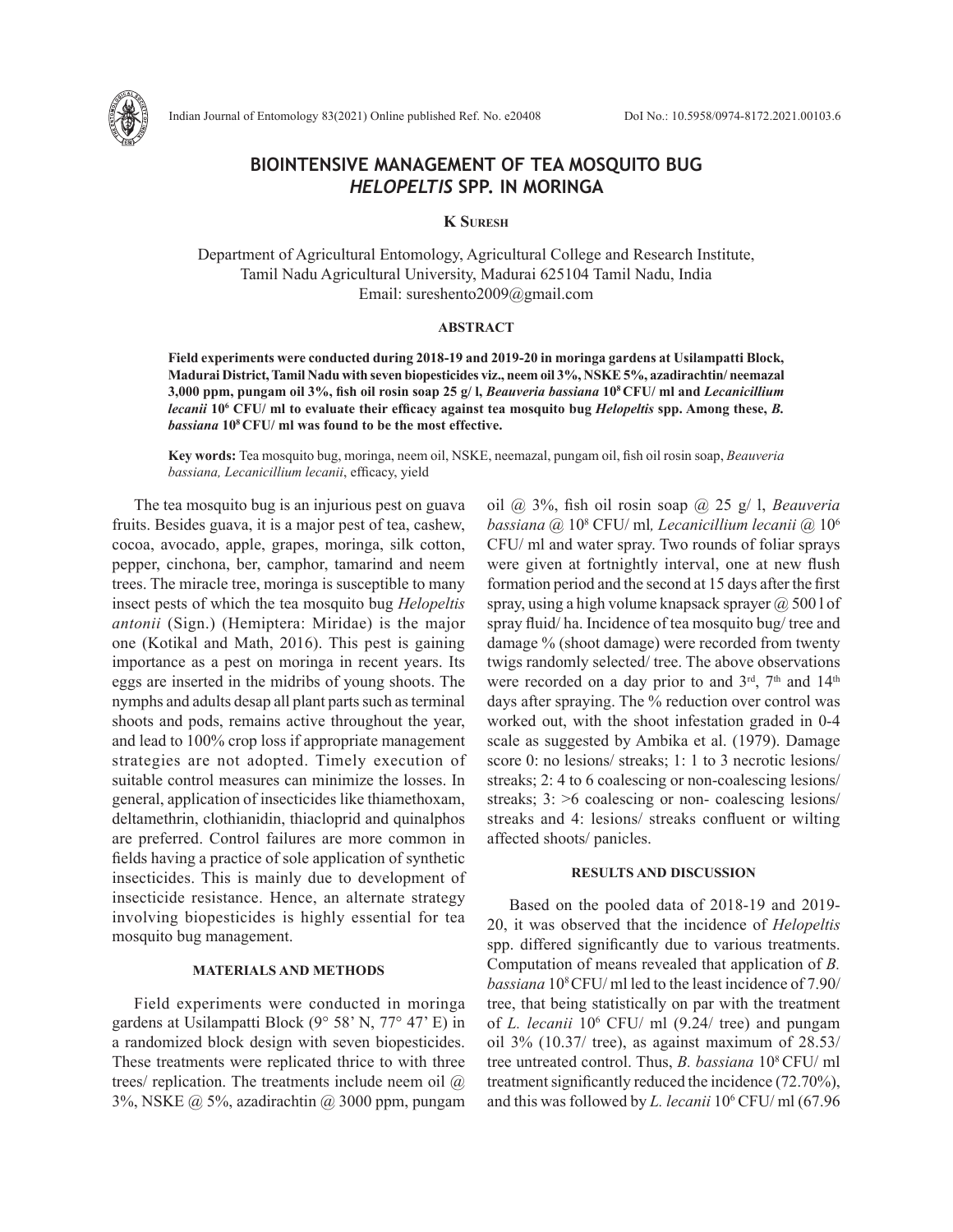| Σó,<br>ΓE.                  | Treatments           |                 |                       |                       |                                                             | ∗<br>Counts (No./ tree)                                               |                                                                                          |                                                                      |                                                                                         | Reduc-<br>tion<br>$\sqrt{6}$ |                 |                                                                                                          | Damage (%)                                                       |                                                                            | Reduc-<br>tion | Moringa<br>yield<br>$(t')$ ha)                                                |
|-----------------------------|----------------------|-----------------|-----------------------|-----------------------|-------------------------------------------------------------|-----------------------------------------------------------------------|------------------------------------------------------------------------------------------|----------------------------------------------------------------------|-----------------------------------------------------------------------------------------|------------------------------|-----------------|----------------------------------------------------------------------------------------------------------|------------------------------------------------------------------|----------------------------------------------------------------------------|----------------|-------------------------------------------------------------------------------|
|                             |                      | PT <sub>C</sub> |                       | I Spray               |                                                             |                                                                       | $\rm II$ Spray                                                                           |                                                                      |                                                                                         | over                         | PTC             |                                                                                                          |                                                                  | Mean                                                                       | over           | Cumu-                                                                         |
|                             |                      |                 | 3 DAS                 | 7 DAS                 |                                                             | 3 DAS                                                                 | 7DAS                                                                                     |                                                                      | Mean                                                                                    | control                      |                 | $\frac{1}{\text{Spray}}$                                                                                 | $\frac{\Pi}{\text{Spray}}$                                       |                                                                            | contro:        | lative                                                                        |
|                             |                      |                 |                       |                       | $\frac{14}{2}$                                              |                                                                       |                                                                                          | $\frac{14}{2}$                                                       |                                                                                         |                              |                 |                                                                                                          |                                                                  |                                                                            |                | mean                                                                          |
|                             | Neem oil 3 %         | 24.50           | 14.50                 | 17.83                 |                                                             |                                                                       |                                                                                          |                                                                      |                                                                                         | 38.04                        | 19.27           |                                                                                                          |                                                                  |                                                                            | 28.62          | 15.10                                                                         |
|                             |                      |                 | $(3.81)^{b}$          | $(4.22)^{b}$          | $(4.49)^b$                                                  | $12.83$<br>(3.58) <sup>b</sup>                                        | $16.00$<br>(4.00) <sup>b</sup>                                                           | $(4.44)^{b}$                                                         | $\frac{17.66}{(4.20)^6}$                                                                |                              |                 | $22.93$<br>$(28.6)^d$                                                                                    | $17.34$<br>(24.6) <sup>e</sup>                                   | $\frac{20.38}{(26.8)}$                                                     |                | $(3.95)^{b}$                                                                  |
| $\mathbb{F}_2$              | NSKE 5%              | 23.34           | 11.50                 | 14.33                 |                                                             |                                                                       | $14.00$<br>$(4.14)^b$<br>$13.00$<br>$(3.81)^b$                                           |                                                                      | $\begin{array}{c} 15.16 \\ (3.89)^{\text{b}} \\ 13.81 \\ (3.72)^{\text{b}} \end{array}$ | 46.72                        | 19.17           |                                                                                                          |                                                                  |                                                                            | 32.73          |                                                                               |
|                             |                      |                 |                       |                       |                                                             |                                                                       |                                                                                          |                                                                      |                                                                                         |                              |                 |                                                                                                          |                                                                  |                                                                            |                |                                                                               |
| $\mathbb{H}^3$              | Azadirachtin/        | 23.83           | $(3.39)^a$<br>10.50   | $(3.79)^b$<br>12.83   |                                                             |                                                                       |                                                                                          |                                                                      |                                                                                         | 51.49                        | 18.83           |                                                                                                          |                                                                  |                                                                            | 35.15          |                                                                               |
|                             | Neemazal<br>3000 ppm |                 | $(3.24)^{a}$          | $(3.58)^{a}$          | $18.00$<br>$(4.24)^6$<br>$15.50$<br>$(3.94)^8$              | $\begin{array}{c} 10.83 \\ (3.29)^b \\ 10.00 \\ (3.16)^b \end{array}$ |                                                                                          | $17.17$<br>$(4.14)^b$<br>$14.84$<br>$14.84$<br>$(3.85)^b$            |                                                                                         |                              |                 | $21.10$ $(27.3)^e$ $21.17$ $(27.4)^e$                                                                    | $17.32$<br>$(24.6)^{o}$<br>$15.85$<br>$15.85$                    | $19.21$<br>$26.0$<br>$18.5$<br>$25.5$                                      |                | 15.41<br>$(3.99)^b$<br>$16.50$<br>$(4.12)^b$                                  |
| $\mathsf{L}_{4}$            | Pungam oil 3 %       | 24.33           | 8.67                  | $10.00$               |                                                             |                                                                       |                                                                                          |                                                                      |                                                                                         | 64.02                        | 19.33           |                                                                                                          |                                                                  |                                                                            | 41.03          |                                                                               |
|                             |                      |                 | $(2.94)^{a}$          | $(3.16)^{a}$<br>19.66 |                                                             |                                                                       |                                                                                          |                                                                      |                                                                                         |                              |                 |                                                                                                          |                                                                  |                                                                            |                |                                                                               |
| $\overline{\Gamma}_o$       | Fish oil rosin       | 25.67           | 15.00                 |                       |                                                             |                                                                       |                                                                                          |                                                                      |                                                                                         | 34.26                        | 21.33           |                                                                                                          |                                                                  |                                                                            | 21.51          |                                                                               |
|                             | soap 25 $g/L$        |                 | $(3.87)$ <sup>b</sup> | $(4.43)^{b}$          | 11.17<br>$(3.34)^a$<br>$(2.00)$<br>$(4.69)$<br>9.00<br>9.00 |                                                                       |                                                                                          |                                                                      |                                                                                         |                              |                 |                                                                                                          |                                                                  | $16.82$<br>$(24.2)^d$<br>$22.42$<br>$(28.3)^d$<br>$(28.3)^d$<br>$(20.5)^n$ |                |                                                                               |
| $\mathbb{F}_{\circ}$        | Baeuveria            | 25.17           | $7.00\,$              | 7.67                  |                                                             |                                                                       |                                                                                          |                                                                      |                                                                                         | 72.70                        | 20.50           |                                                                                                          |                                                                  |                                                                            | 57.03          |                                                                               |
|                             | bassiana             |                 | $(2.65)^{a}$          | $(2.77)^{a}$          |                                                             | 7.00<br>$(2.65)^a$<br>$14.16$<br>$(3.76)^b$<br>$4.50$<br>$(2.12)^a$   | $\begin{array}{c} 8.67 \\ (2.94)^a \\ 17.00 \\ (4.12)^b \\ 5.17 \\ (2.27)^a \end{array}$ | 10.33<br>$(3.21)^a$<br>$20.00$<br>$(4.47)^b$<br>$6.00$<br>$(2.45)^a$ | $10.37$<br>$(3.22)^a$<br>$18.73$<br>$(4.33)^c$<br>$7.90$<br>$(2.81)^a$                  |                              |                 | $20.50$<br>$(26.9)$ <sup>b</sup><br>$24.50$<br>$(29.7)$ <sup>d</sup><br>$17.00$<br>$(24.4)$ <sup>a</sup> | 13.13<br>$(21.2)^e$<br>$20.33$<br>$7.50$<br>$7.50$<br>$(15.9)^a$ |                                                                            |                | $17.24$<br>$(4.21)^{a}$<br>$14.67$<br>$(3.89)^{c}$<br>$18.25$<br>$(4.33)^{a}$ |
|                             | $10^8$ CFU/ $ml$     |                 |                       |                       |                                                             |                                                                       |                                                                                          |                                                                      |                                                                                         |                              |                 |                                                                                                          |                                                                  |                                                                            |                |                                                                               |
| $\Gamma_{7}$                | Lecanicillium        | 23.17           | 7.33                  | 8.83                  | $10.00$<br>$(3.16)^a$                                       | $6.17$<br>(2.48) <sup>a</sup>                                         | $7.50$<br>$(2.7)^{a}$                                                                    | $9.00$<br>(3.0) <sup>a</sup>                                         | 9.24                                                                                    | 67.96                        | 20.00           | $19.47$<br>$(26.2)^b$                                                                                    | $(18.3)^b$                                                       | $14.65$<br>(22.5) <sup>b</sup>                                             | 48.64          | $(4.27)^a$                                                                    |
|                             | lecanii              |                 | $(2.71)^{a}$          | $(2.97)^{a}$          |                                                             |                                                                       |                                                                                          |                                                                      | $(3.04)^{a}$                                                                            |                              |                 |                                                                                                          |                                                                  |                                                                            |                |                                                                               |
|                             | $10^6$ CFU/ml        |                 |                       |                       |                                                             |                                                                       |                                                                                          |                                                                      |                                                                                         |                              |                 |                                                                                                          |                                                                  |                                                                            |                |                                                                               |
| $\mathrel{\sqsubset^\circ}$ | Water spray          | 24.67           | 25.50                 | 27.00                 | $27.83$<br>(5.28) <sup>c</sup>                              | $29.00$<br>$(5.39)^e$                                                 | $31.33$<br>5.60) <sup>e</sup>                                                            | $32.00$<br>$(5.66)^e$                                                | $28.53$<br>(5.34) <sup>d</sup>                                                          | 0.00                         | 19.50           | $26.50$<br>$(31.0)$ <sup>e</sup>                                                                         | $30.60$<br>$(33.6)^8$                                            | $28.55$<br>$(32.3)^e$                                                      | 0.00           | $12.56$<br>$(3.61)^d$                                                         |
|                             |                      |                 | $(5.05)^{c}$          | $(5.20)^{\circ}$      |                                                             |                                                                       |                                                                                          |                                                                      |                                                                                         |                              |                 |                                                                                                          |                                                                  |                                                                            |                |                                                                               |
|                             | <b>SEd</b>           |                 | 0.44                  | 0.41                  | $0.54$<br>1.10                                              | 0.51                                                                  | $0.46$<br>0.94                                                                           | $0.49$<br>1.01                                                       | $0.41$<br>$0.84$                                                                        |                              |                 | $\begin{array}{c} 0.58 \\ 1.19 \end{array}$                                                              | 64.0                                                             | $0.55$<br>1.12                                                             |                | $0.54$<br>$0.12$                                                              |
|                             | 8                    | **NS            | 0.91                  | 0.84                  |                                                             | 1.04                                                                  |                                                                                          |                                                                      |                                                                                         |                              | $\mathbf{SN}^*$ |                                                                                                          | 1.00                                                             |                                                                            |                |                                                                               |

2 Indian Journal of Entomology 83(2021) Online published Ref. No. e20408 Research Communication